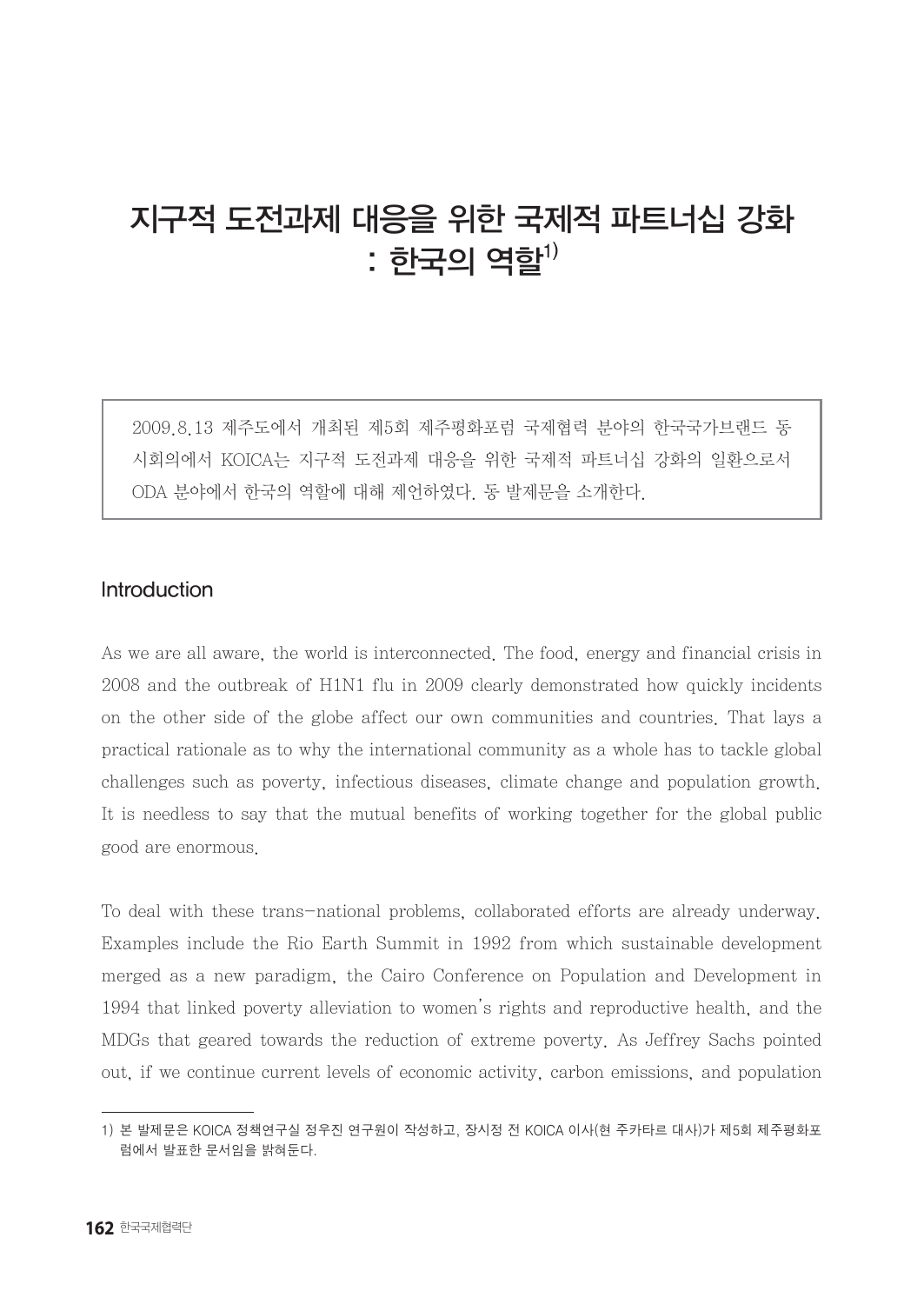growth without any counteractions, we will be on an unsustainable trajectory. Changing this unhealthy trajectory into a sustainable development path, however, requires shared duty and sacrifice from all parties.

Before I proceed, I want to share with you why participating international cooperation needs to be covered here at the National Brand Conference. International cooperation and national brands are closely related with each other. This is not because more contributions to the international community directly reinforce a national brand, but because no proper contribution can directly undermine it.

## Volume of aid

Korea's ODA volume is regarded as insufficient compared to the country's economic size. Indeed, increasing ODA volume is essential for Korea to become a responsible member of the international community. However, the fact that Korea's ODA volume has increased at a very rapid pace during the past 20 years should not be overlooked either. ODA volume in 2000 was 200 million USD and has since quadrupled to 800 million USD in 2008. This is outstanding achievement in terms of ODA policy. Korea also plans to increase the ODA/GNI ratio to 0.25% which at current levels is equivalent to  $3~1$  billion USD, with further expansions of ODA volume expected for 2010 as the economy has recently seen positive indicators.

The long-term plan to increase ODA has been emphasized by the Lee Myung-Bak government, and was reconfirmed at the Korea-ASEAN Summit held here in Jeju in June and at the President's meeting with President Obama in July. Prime Minister Han Seong-Soo also declared a the UN MDG Meeting that Korean government will increase ODA/GNI ratio to 0.25%, with 200 million USD for the East Asia Climate Partnership, and 100 million USD to assist with the world wide food crisis. The national assembly' s interest and support is also strong as demonstrated by the recent submission of five new ODA bills in National Assembly. Furthermore, last month when I had a meeting with the President of the OECD DAC, he noted his appreciation for Park Jin, the chairman of the Foreign Affairs Committee of Parliament, for his strong passion for ODA. Consequently, the political will for increasing ODA within the Korean government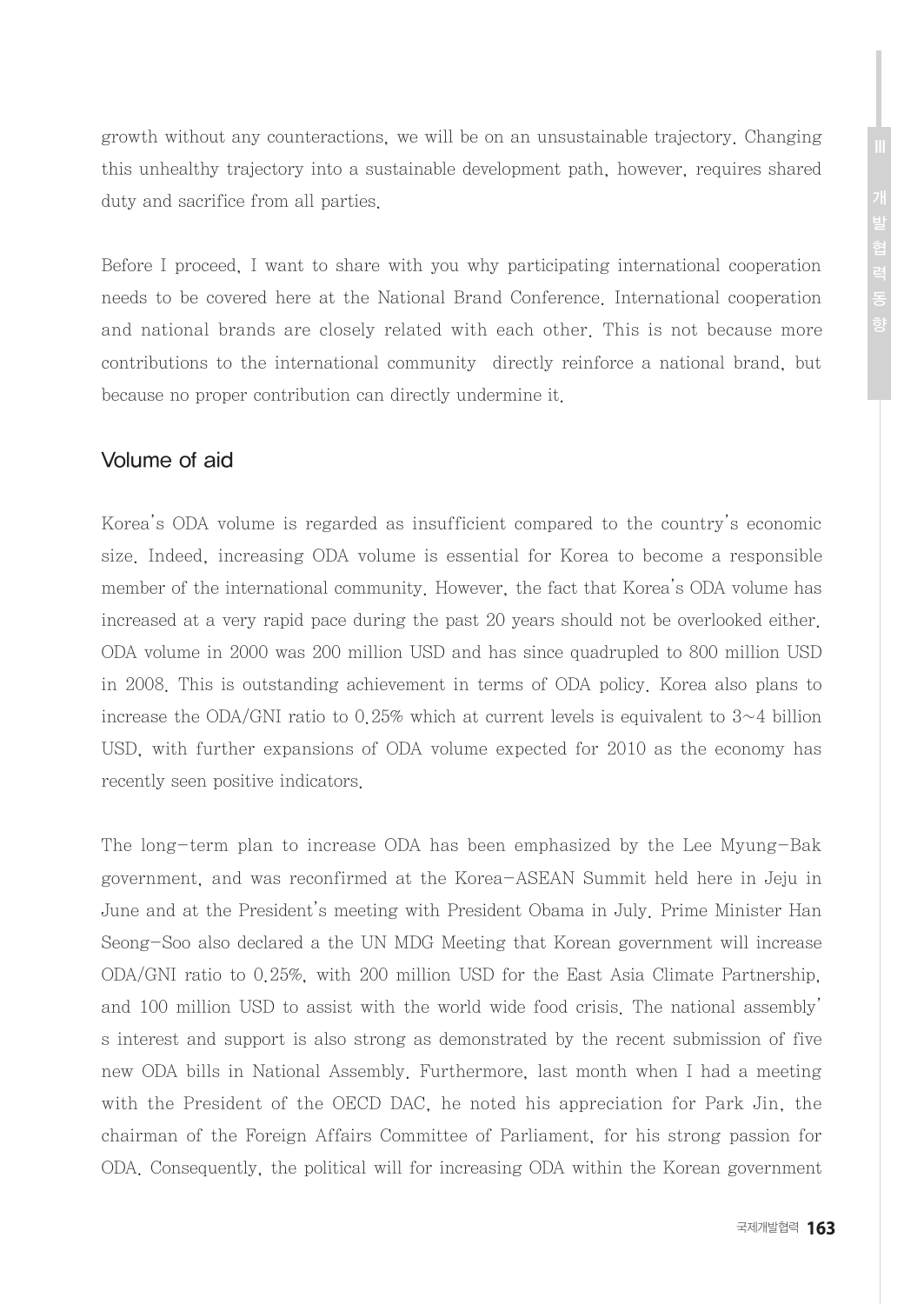is obvious. Beside political will, establishing an explicit road map and making it public widely are is also important to guaranteeing the commitment to increasing ODA volume despite situational changes. However, public awareness and support is not sufficient in Korea (Only 50.8% of respondents are 'very aware of or aware of what development cooperation is', according to the latest survey conducted in August 2008). Therefore, it is important to raise public awareness about ODA through various efforts such as Public Awareness Programs with universities and NGOs implemented by KOICA. Public support and consensus are prerequisites for ODA volume increases. The Swedish case provides a good example; regardless of a historical regime change in 1997, the new conservative ruling party has kept their ODA/GNI ratio at 1% because of the Swedish people's strong national consensus and public support for ODA.

Here I'd like to remind you of one thing the political leadership should pay attention to, which is the aid system. The Korean government's will to increase ODA volume is satisfactory, but the will to streamline the fragmented aid architecture is very disappointing. This issue was pointed out by the OECD/DAC special review last year, but it is not easy to solve due to the current position of both ministries responsible for ODA, the Ministries of Foreign Affairs and Finance. I think only top government leadership can create a breakthrough in this matter as we have seen in the case of JICA.

### Innovative schemes

To give an example of current efforts to increase our aid volume, I would like to introduce the Air Ticket Solidarity Levy (ATSL). This innovative financing mechanism is the first of its kind in Asia. Since September 2007, it has raised approximately 20 million dollars which has been used to help reduce diseases in Sub-Saharan Africa. This is the result of Korea's 2006 Initiative for Africa's development to increase assistance to Africa, particularly the least developed countries. As a result of this innovative financing scheme, Korea is the only Asian board member of UNITAID, which has a very positive effect on the nation's brand.

Other efforts include theEast Asia Climate Partnership. KOICA, as the implementation agency for this partnership, is going to deliver a 200 million dollar assistance package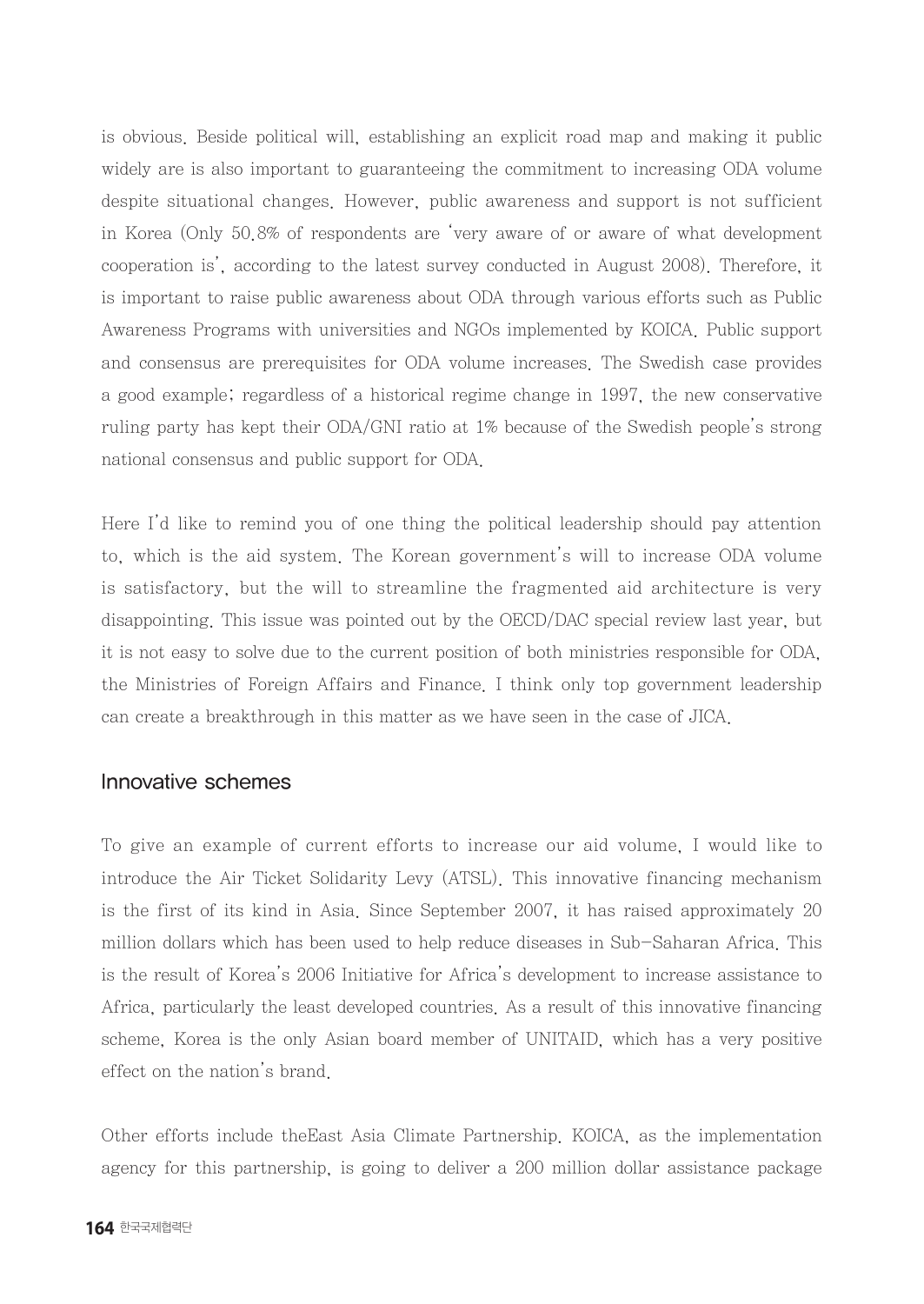for partner countries in East and South East Asia over the next few years. The East Asian region is the very place where rapid economic growth increases the consumption of non-renewable natural resources and tropical cyclones take an enormous toll in people's lives and properties. It is noteworthy that KOICA is broadening its areas of engagement to climate change and the environment beyond traditional development sectors covered in the MDGs.

Recently, Korea also has integrated existing volunteer groups under different programs and launched an official brand organization for overseas volunteers, "World Friends Korea". We hope this Korean version of the Peace Corps will build an image of Korea that is a friend to all other nations in the world, while expanding its role as a responsible member of the international community. In an effort to attract more volunteers with higher credentials, KOICA will design a year-long program in addition to the current 2-year program. It will enable volunteers to serve shorter periods in host countries. I think this will draw more qualified individuals by enhancing flexibility, and ultimately uphold the image of Korea. As I mentioned, in some countries like Tunisia, World Friends Korea helps inspire people to develop their own local communities.

## Sharing Korea's experience in socio-economic development

Korea can play a unique role in the diffusion of good practices, technologies and innovation to fellow countries. Korea represents one of the most outstanding social, political, and economic transformations in modern history. Rapid growth in the second half of the 20th century has propelled Korea, a former aid-recipient, to become somewhere between the 10th and 15th largest economy in the world. Korea has many things in common with current developing nations and can better understand typical challenges faced by the South. Similar to Korea, most of the emerging economies were newly created republics after the World War II, often conflict-affected, and have scarce natural resources. Whereas the success stories of Hong Kong or Singapore might be considered specific to city states, Korea's success is more relevant to nations with an average size economy and population. Various steps of industrialization that Korea has been going through can also offer useful take-home lessons to both low income and middle income countries. Referring to its experiences, Korea can show that poverty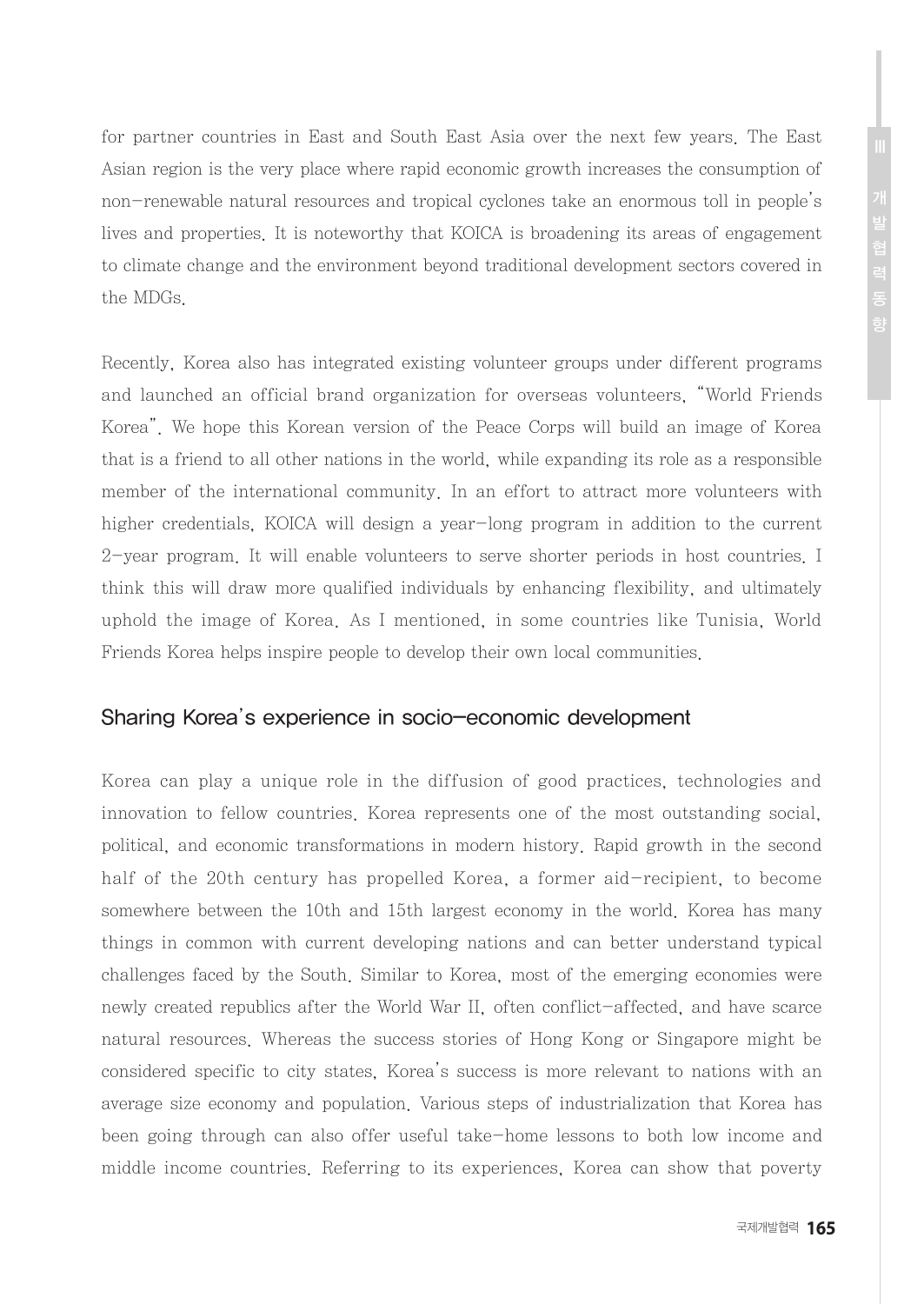reduction, economic growth and democratizationcan be accomplished together, and can make more practical suggestions for countries with similar pre-conditions. In an effort to share Korea's experience with the South, KOICA has offered more than 2,000 training courses and Knowledge Sharing Programs for policy makers and technicians in developing nations to assist with, for example, establishing e-governance or formulating economic development plans. Of course, the government-led and export-driven Korean model of development is far from perfect and we revealed structural vulnerability during the Asian economic crisis and recent financial turmoil. However, partner countries can learn from our successes and mistakes. It is the role of our partners to decide what to ask ofus and how to make lessons learned relevant to their own context.

#### Capacity building of our partner organizations

Becoming a responsible DAC member and sharing unique development experiences cannot be done by KOICA alone but only with the support of partner organizations. When I say partner organizations, I mean development actors across the sector including NGOs, think tanks, research/academic institutions, the business community, and governmental agencies. They are all working with KOICA in a wide range of activities from participating in research on Korea's ODA policies to building hospitals in regions of the globe which lack infrastructure. As relations between countries cannot be established solely by the work of diplomats, the quality of KOICA's work is largely dependent on the hands of our partner organizations. Without building the capacity of our partners, enhancing the effectiveness of Korea's aid is not possible. Hence, KOICA will continue to support civil society while consolidating public-private partnership to take full advantage of the private sector's expertise.

#### Whole of government approach

In addition to the development partnership with civil society and the business sector, I would like to address the importance of forging a "whole of government" approach. As seen in the Swedish government's policy for global development, full support from all levels and different parts of government are required to implement cross-cutting issues like gender and environment. All ministries not just main executing agencies should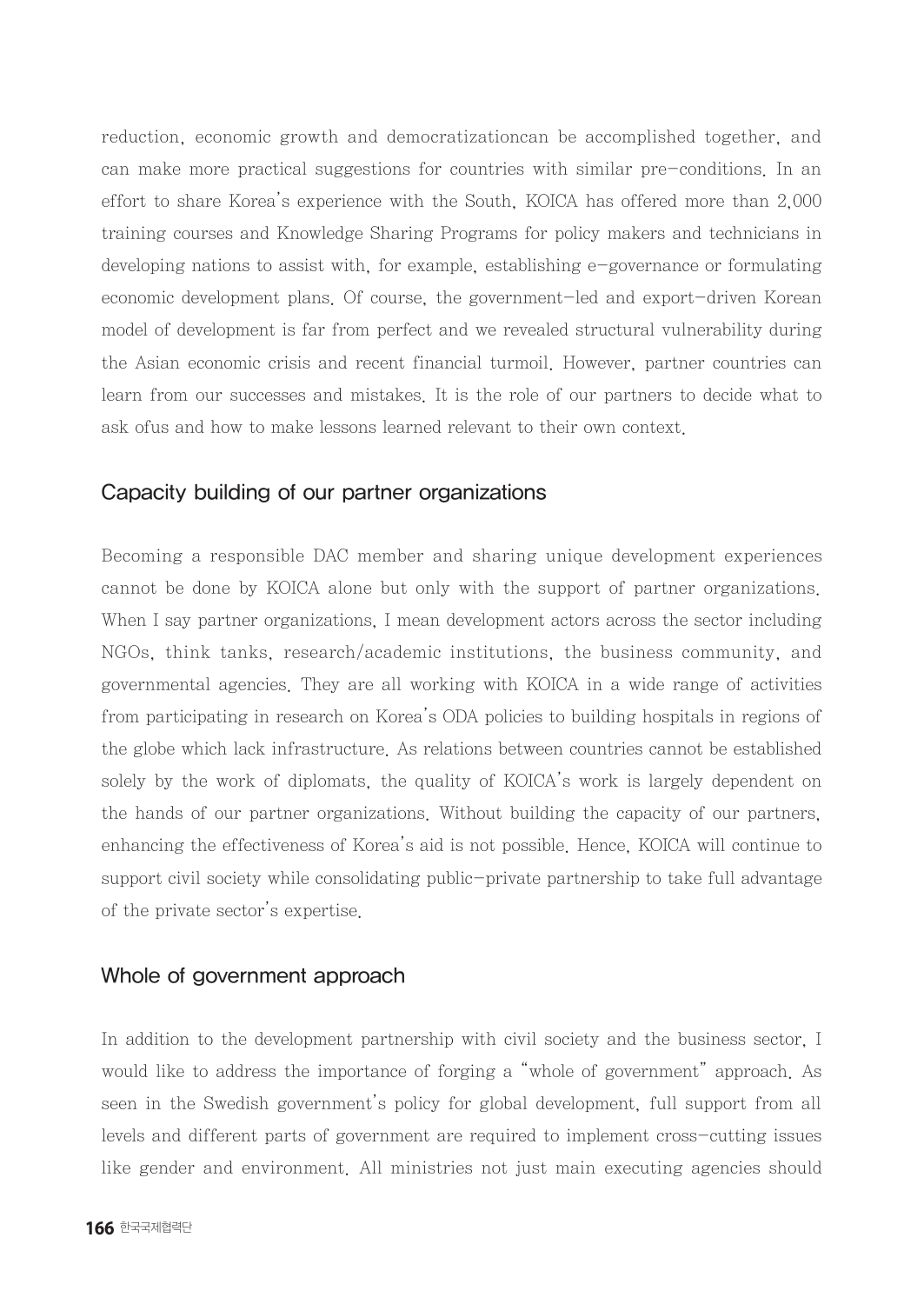refer to and mainstream these development issues in their activities. This will promote aid effectiveness for our partner countries and have a positive effect on Korea's brand.

## Long-term vision

Bringing this discussion to a close, I would like to address the fact that Korea should set up ODA policy with a long-term vision and a focus on more humanitarian factors. Some countries explicitly use aid as a means to enhance economic cooperation and strengthen their geo-political position. However, the economic interest of the donor is not necessarily aligned with urgent development needs of the recipient, and could make it difficult to manage for results. Often countries explicitly pursuing self interest cannot meet international standards of development assistance and therefore will eventually distance themselves from the rest of the development community. Considering that harmonization and partnership among development players is considered essential to producing concrete results, Korea has to implement development aid based on internationally agreed terms and practices. Only when we view aid as a long-term investment for the sake of our partners, not as something that produces immediate results for ourselves, can Korea truly build its brand as a country that not only turned itself into an industrialized nation but also helped others to transform into prosperous economies.

In this context, we can get some insights into this from the relationship between ODA and national brand of Nordic countries. Countries like Norway, Sweden and Denmark have the image of being peace loving countries and egalitarian societies. They are seen at the forefront of protecting human and gender rights. And we can question what has influenced our perception of these countries. Among many plausible factors, what I found interesting was that their level of ODA as a percentage of GNI is at the top of DAC countries and that their foreign aid is strongly oriented toward humanitarian purposes. These two elements have played a part in creating their kind of positive image. Improving Korea's ODA is imperative to our country's brand.